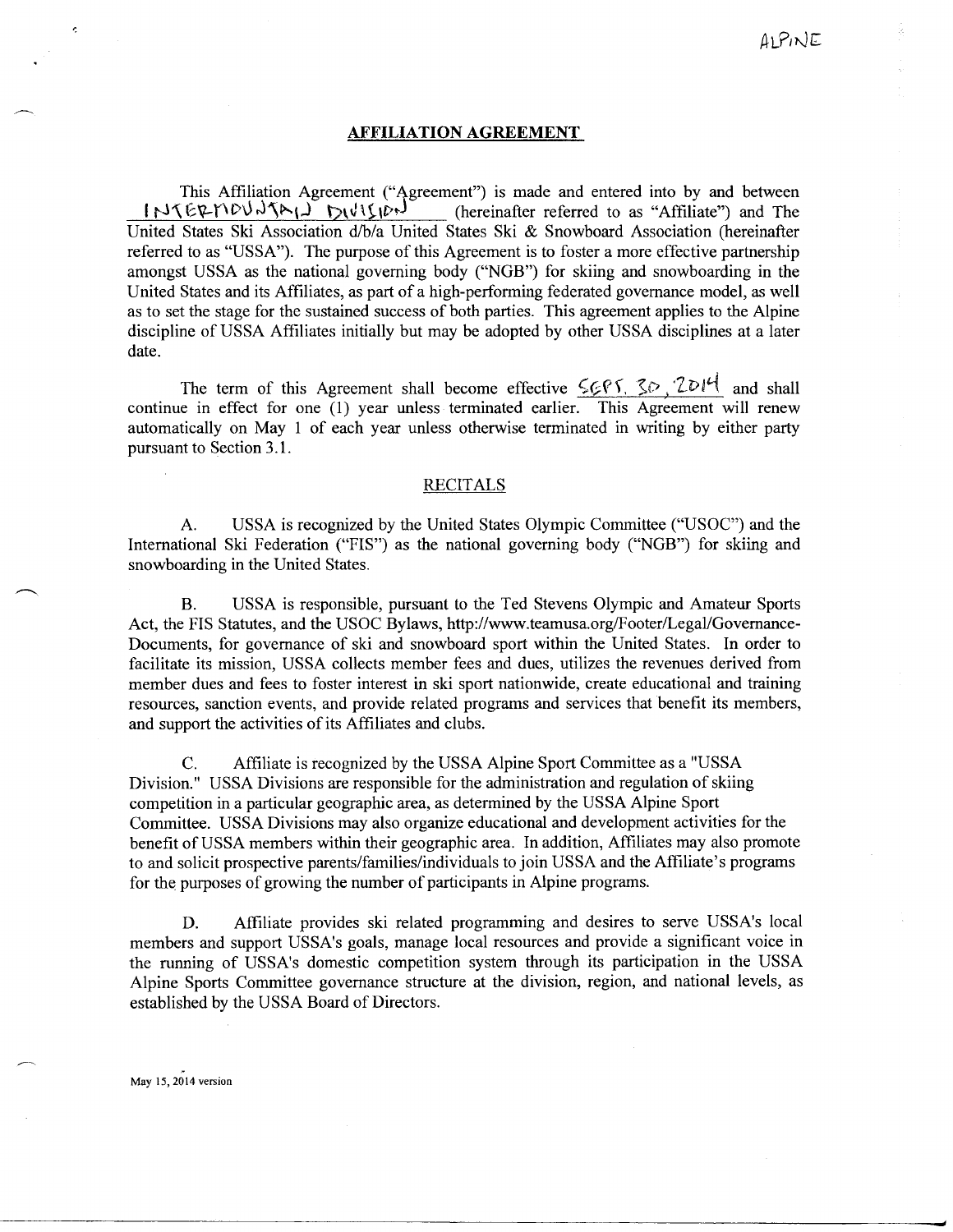NOW, THEREFORE, in consideration of the foregoing and the mutual covenants set forth below, the parties agree as follows:

## 1. USSA RESPONSIBILITIES AND AFFILIATE BENEFITS.

USSA is responsible for providing the following benefits to Affiliate:

1.1 Access to USSA-provided programming and support services provided to members and member clubs - including but not limited to, coach education and coaching tools, officials education and consistent rules & policies, safe sport programs, concussion management, fieldbased USSA resources, member tools and benefits, centralized IT platform and integrated website, educational webinars, club development programs, competition and training sanctioning and insurance, national rankings, background screening programs, group buying opportunities, and other USSA services developed over time. The exact level and nature of programs and services will be determined by USSA from year to year, with the intent to maintain or increase the current and proportional levels of funding. USSA will collaborate with Affiliate to determine optimal programs and resource allocation through the governance structures established at the division, region and national levels through the Alpine Sports Committee and approved by the USSA Board of Directors.

1.2 A license to schedule and/or calendar USSA-sanctioned competition within a particular geographic territory, and to determine selection criteria for such races in accordance with USSA guidelines.

1.3 A license to collect an "Affiliate" membership fee additive to the USSA membership fee. Fees to be collected by USSA and distributed to Affiliate by systems and processes provided by USSA in a timely and efficient manner, at terms to be agreed upon. Participation in such provided USSA systems and processes will be optional during 2014/15. After May 2015, participation in such systems will be required to ensure consistency, simplicity and efficiency nationally – assuming USSA meets the performance standards agreed upon.

1.4 A license to collect an "Affiliate" head tax (at Affiliate or region level) additive to the USSA head tax. Affiliate agrees to evaluate in good faith the benefits of participating in centralized collection of head taxes by USSA, with distribution to Affiliate by systems and processes provided by USSA in a timely and efficient manner, at terms to be agreed upon. Affiliate further agrees, regardless of participation in the centralized collection process described immediately above, to provide USSA with an annual reporting of the Affiliate-level head tax collected and use of funds collected. In addition, Affiliate agrees to secure Alpine Sports Committee approval for all Affiliate head tax levels, per ASC bylaws and operating procedures.

1.5 On an annual basis, provide a summary report of all membership dues and head taxes received by USSA and the use of these funds, by reasonable category and by region, within and across alpine sport.

1.6 A limited license and right to utilize the "USSA" brand in promotion of its athletic activities and for fundraising purposes in accordance with USSA's image and brand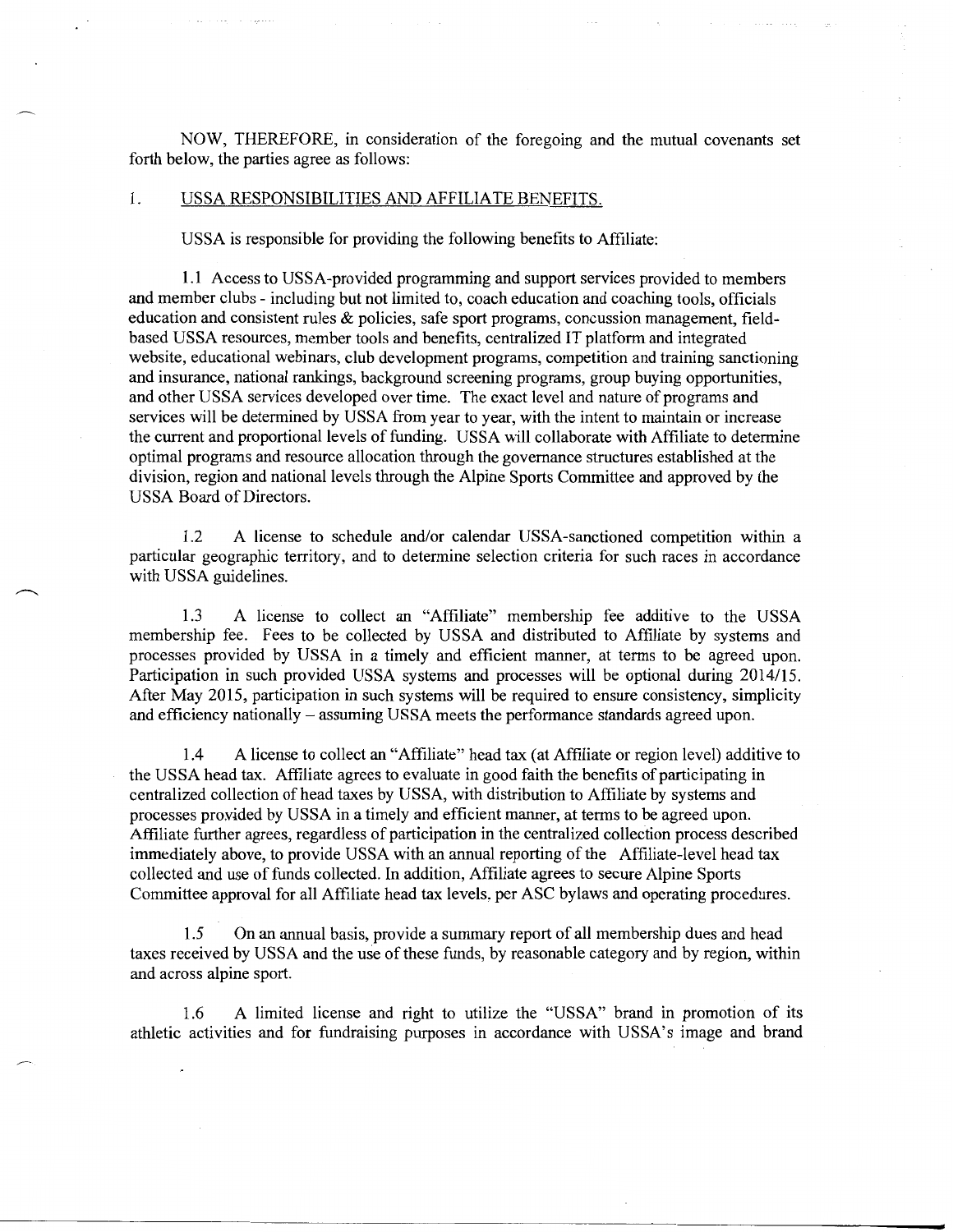usage guidelines which can be found at http://media.ussa.org/mediacenter/Image%20Standards/USSAimageStndrd \_ GenEd. pdf. A limited license means that Affiliate is not entitled to sublicense the USSA brand to third parties and the use of the USSA brand must be consistent with the image and usage guidelines.

1.7 Ability to utilize USSA's web architecture for communication to USSA members within Affiliate's organizational sphere of influence, as further described in 2.5 below.

1.8 Timely and effective communications around all USSA programs, policies and decisions through a variety of effective forums, with the opportunity to participate in recommending policies and programs for adoption by the USSA Board and staff through communications channels and governance bodies established by the USSA Board and staff.

## 2. AFFILIATE RESPONSIBILITIES.

Affiliate agrees to the following:

2.1 Serve as a conduit for USSA organizational communications between USSA and its members within the Affiliate's territory. Adhere to communication standards as set forth by USSA, and communicate USSA's message so as to be understood by all local members.

2.2 Where Affiliate seeks to impose an Affiliate membership or fee requirement operating under the auspices of USSA, exclusively schedule and sanction competitions as USSA sanctioned competitions under the direction of the USSA Alpine Sports Committee. Affiliates or Clubs within the Affiliate territory may continue to conduct non-USSA sanctioned competitions open to USSA and non-USSA members within their geographic area of influence, and the Affiliate may collect head taxes or other fees from non-USSA members for same, but Affiliate agrees to provide an annual reporting of the amounts of such head taxes/fees collected to USSA as well as to act constructively in bringing these non-USSA members and competitions into the USSA alpine pipeline where appropriate. Clubs may continue to collect entry fees for non-USSA sanctioned competitions, with no Affiliate reporting obligations.

2.3 Schedule, promote and deliver only USSA-sanctioned or approved Coach, Club, and Officials certification, and other programs as provided by USSA Should Affiliate wish to deviate from this provision, they shall email education@ussa.org with relevant details and rationale, who will evaluate such requests within 10 business days of receipt. Furthermore, Affiliate and its leadership/ staff will provide constructive input and feedback on all such programs in their development through appropriate USSA channels, to ensure ongoing innovation and sharing of best practices with USSA.

2.4 Integrate the "USSA" brands (to include names and logos) into its' own name and logo, and exclusively use such integrated names and logos in all branded activities. Adhere to USSA's image and branding standards, as set forth in Section 1.5 above, including naming terminology and brand identification.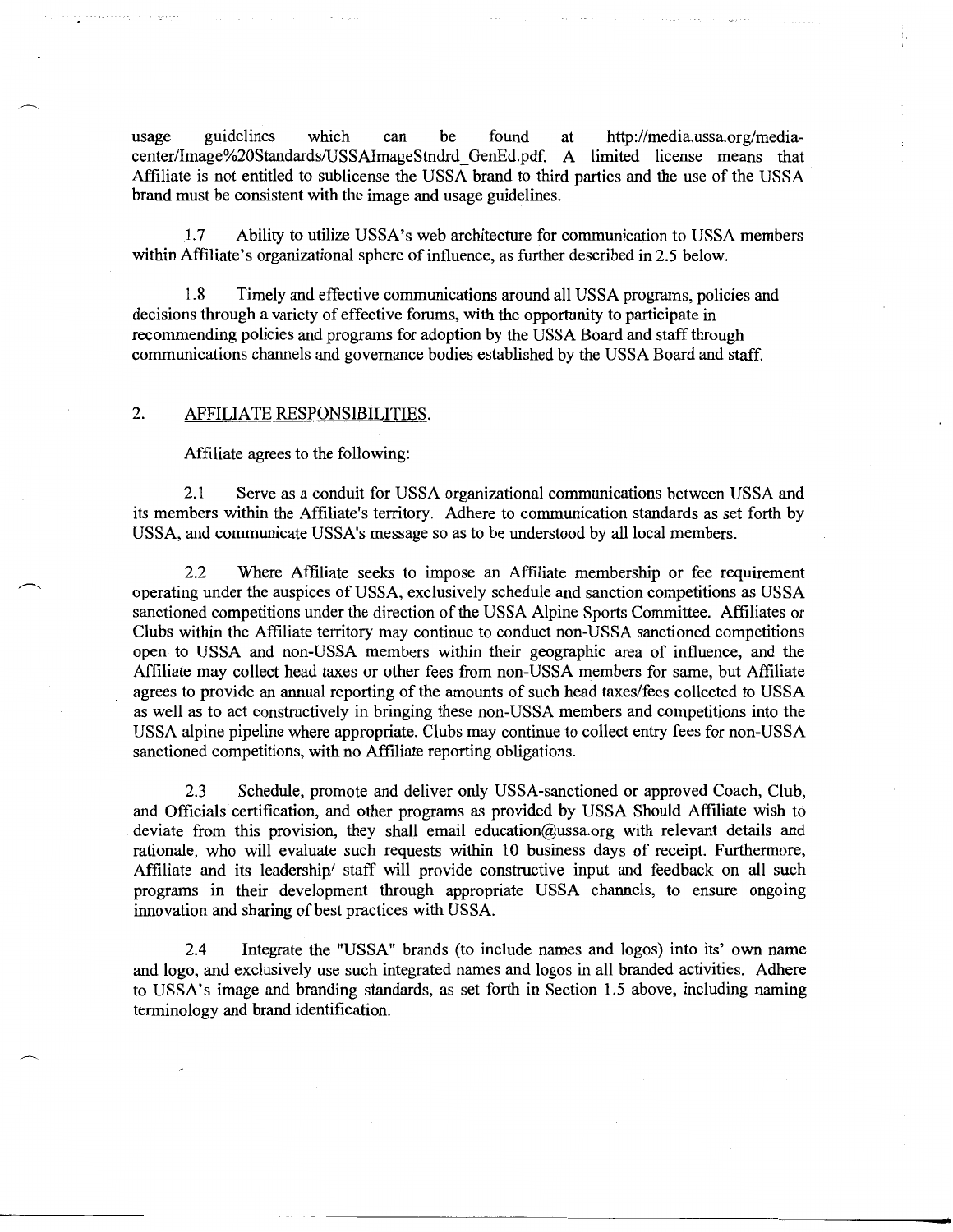2.5 Use the designated Affiliate-specific pages within USSA.org as its website link to provide both USSA and Affiliate information, or provide links to/ from USSA.org to the Affiliate's individually developed and maintained website (as mutually agreed upon), ifUSSA's website functionality is not deemed to be satisfactory by the Affiliate. Regardless of approach, Affiliate bylaws and governance information must be posted to such websites, all USSA information must be readily accessible, and website content must be consistent with USSA brand guidelines (as outlined in 1.5 and 2.4 above).

2.6 Adopt the mandatory provisions (in red text in the document) of the USSA bylaws template attached hereto as Attachment 1, abide by the USSA Bylaws, and actively participate in governance structures at the division, region, and national level of the Alpine Sports Committee to support the benefits and responsibilities of this agreement.

# 3. TERMINATION.

3.1 Either party may terminate this Agreement by giving thirty (30) days' prior written notice of termination to the other should one party determine that the other has failed to abide by its responsibilities set forth in Sections 1 or 2. In the event that Affiliate shall breach any of the terms and conditions of this Agreement, or any of the Bylaws or decisions of the Board of Directors of the USSA (which provisions are incorporated herein by this reference as though fully set forth herein), then USSA shall have the right to impose sanctions pursuant to USSA Bylaws and/or terminate (subject to a 30 day right to cure) this Agreement and the status herein granted to Affiliate. In the event that the USSA shall breach any of the terms and conditions of this Agreement, then Affiliate shall have the right to terminate (subject to a 30 day right to cure) this Agreement and the status herein granted, and/or can seek redress as set forth in the USOC Bylaws and Ted Stevens Olympic and Amateur Sports Act.

3.2 In the event of termination, all rights and responsibilities hereunder shall immediately cease.

## 4. INSURANCE.

Affiliate will be eligible to participate in insurance programs provided by USSA.

## 5. INDEMNIFICATION.

Each party shall defend, indemnify and hold the other harmless from and against any and all liability, loss, expense, reasonable attorneys' fees, or claims for injury or damages arising out of the performance of this Agreement, but only in proportion to and to the extent such liability or claims for injury or damages are caused by, or result from, the negligent or intentional acts or omissions of the offending party.

## 6. DISCRIMINATION- PROHIBITION.

Affiliate agrees not to discriminate in the conduct of its programs on the basis of race, color, national origin, religion, gender or sexual orientation.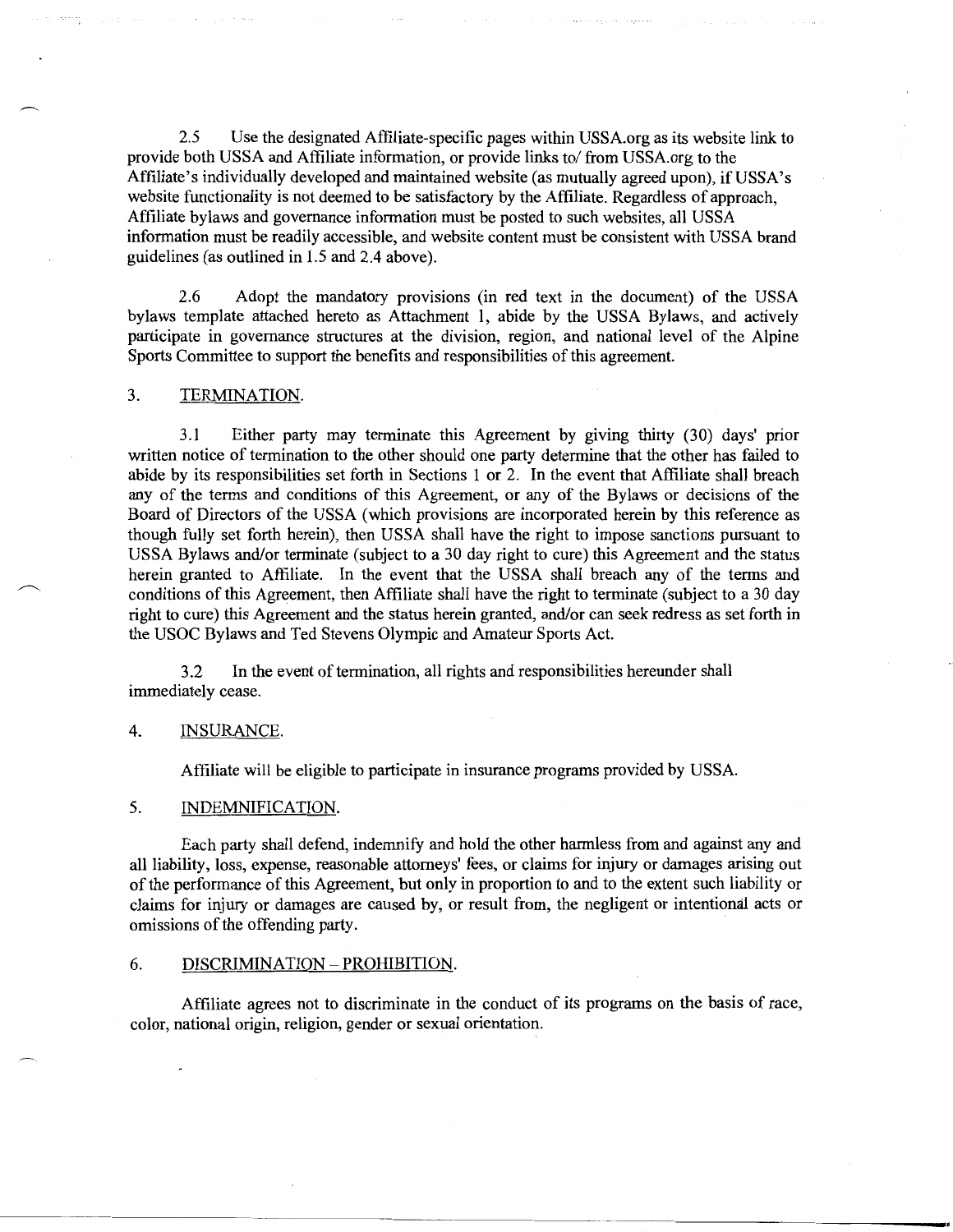# 7. NO ASSIGNMENT.

Neither party shall assign their rights, duties, or obligations under this Agreement, either in whole or in part, without the prior written consent of the other party.

## 8. SEVERABILITY.

If any provision of this Agreement is held to be illegal, invalid, or unenforceable under present or future laws effective during the term hereof, such provision shall be fully severable. This Agreement shall be construed and enforced as if such illegal, invalid, or unenforceable provision had never been a part of the Agreement, and the remaining provisions shall remain in full force and effect unaffected by such severance, provided that the severed provision(s) are not material to the overall purpose and operation of this Agreement.

## 9. WAIVER.

Waiver by either party of any breach of any provision of this Agreement or warranty or representation herein set forth shall not be construed as a waiver of any subsequent breach of the same or any other provision. The failure to exercise any right hereunder shall not operate as a waiver of such right. All rights and remedies provided for herein are cumulative.

## 10. MODIFICATIONS AND AMENDMENTS.

This Agreement may be amended or modified at any time by mutual written consent of the authorized representatives of both parties.

## 11. GOVERNING LAW.

Interpretation and enforcement of this Agreement shall be governed in all respects by the laws of the State of Utah. Affiliate is required to comply with all local laws governing its place of incorporation.

## 12. NOTICES.

All notices required under this Agreement shall be deemed to have been fully given when made in writing and delivered by: (i) personal delivery; (ii) deposit in the United States mail, postage prepaid, certified mail, return receipt requested; or (iii) overnight courier service, and addressed as follows: